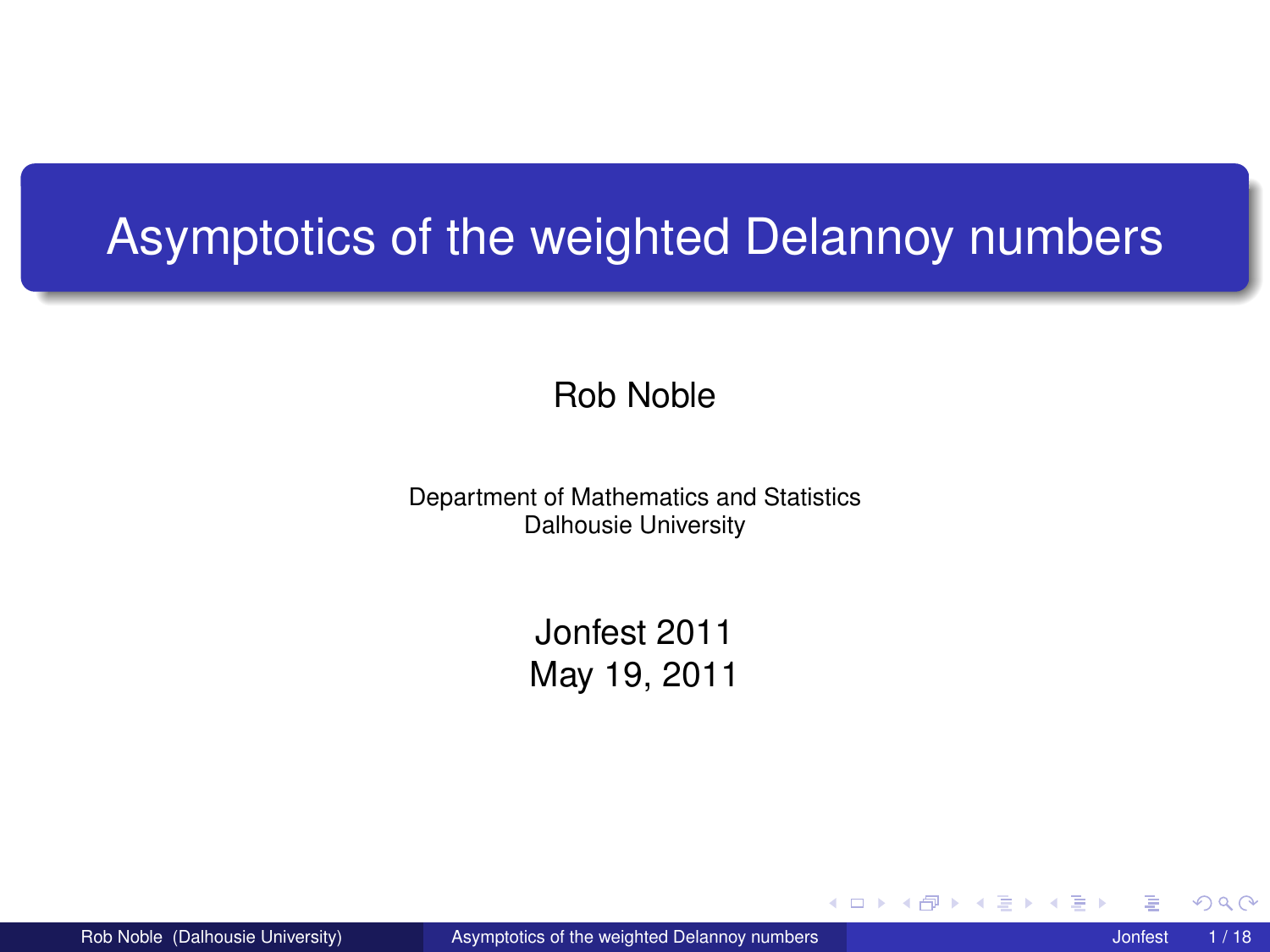[Introduction and preliminaries](#page-2-0)





(ロ) ( d )

ヨト ē.  $\rightarrow$ ∍

×.

 $\rightarrow$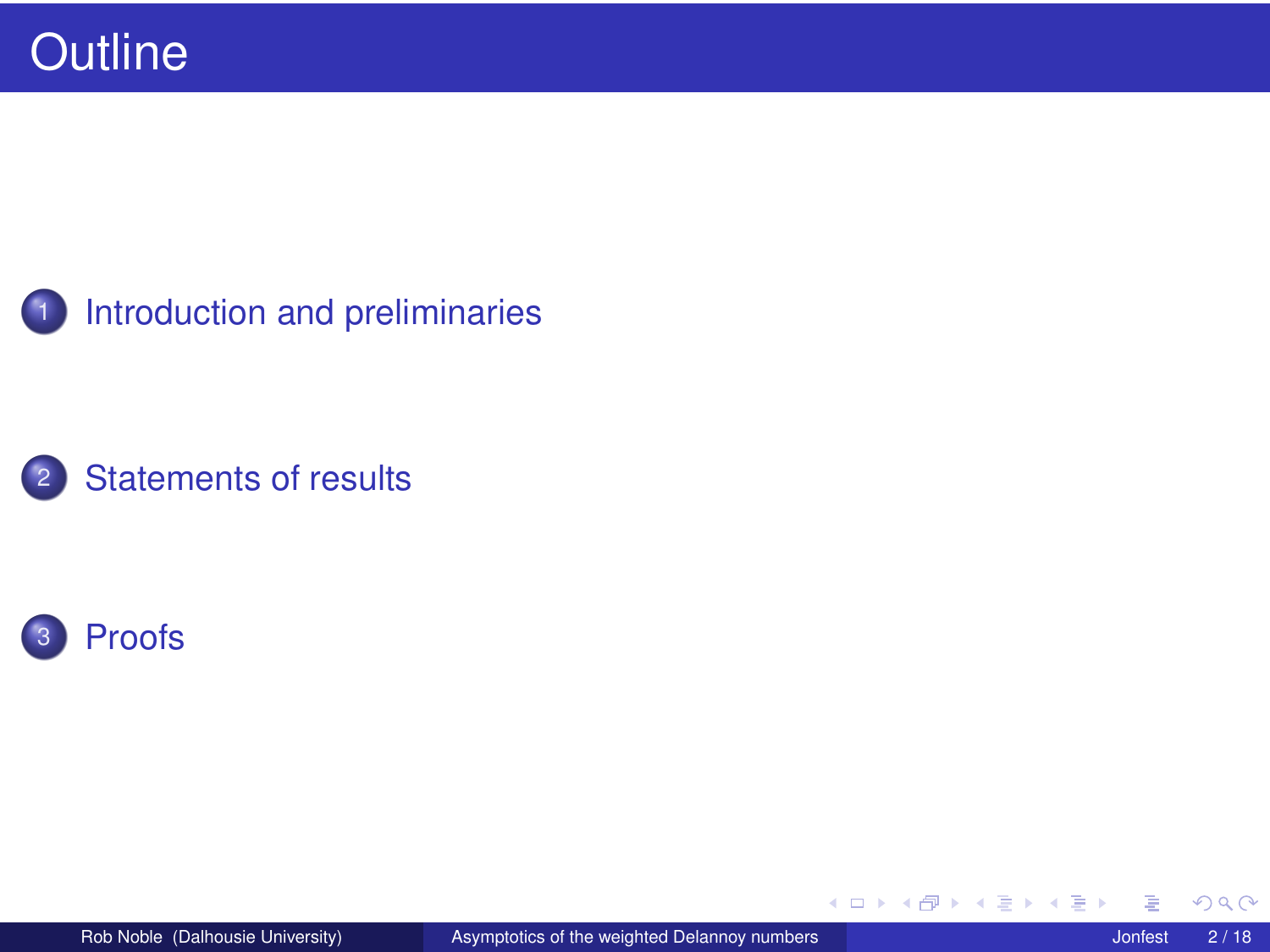## An example

#### Example (Central Delannoy numbers  $D(r, r)$ )

 $D(r, r) : \# \text{ of paths from } (0, 0) \text{ to } (r, r) \text{ using steps } (1, 0), (0, 1), (1, 1).$  $D(r, r) = \sum_{k=0}^{r} {r \choose k}$  $3^{2}$ <sup>2k</sup>.

• Asymptotic expansion: As  $r \to \infty$ ,

$$
D(r,r) \sim \frac{(3+2\sqrt{2})^r}{2\sqrt{(3\sqrt{2}-4)\pi r}} \left(1-\frac{8-3\sqrt{2}}{32r}+\frac{113-72\sqrt{2}}{1024r^2}+\ldots\right).
$$

- First few coefficients equal to an element of  $\mathbb{Z}[\sqrt{2}]$  divided by a power of  $\mathcal{P}$
- z.<br>Factored over  $\mathbb{Q}(\sqrt{2})$ : only prime dividing denominators of first few is  $\sqrt{2}\mathbb{Z}[\sqrt{2}].$
- <span id="page-2-0"></span> $\sqrt{2\pi}$   $\sqrt{2}$ . Pattern continues: only prime of  $\mathbb{Q}(\sqrt{2})$  dividing denominators is  $\overline{2}\mathbb{Z}[\sqrt{2}].$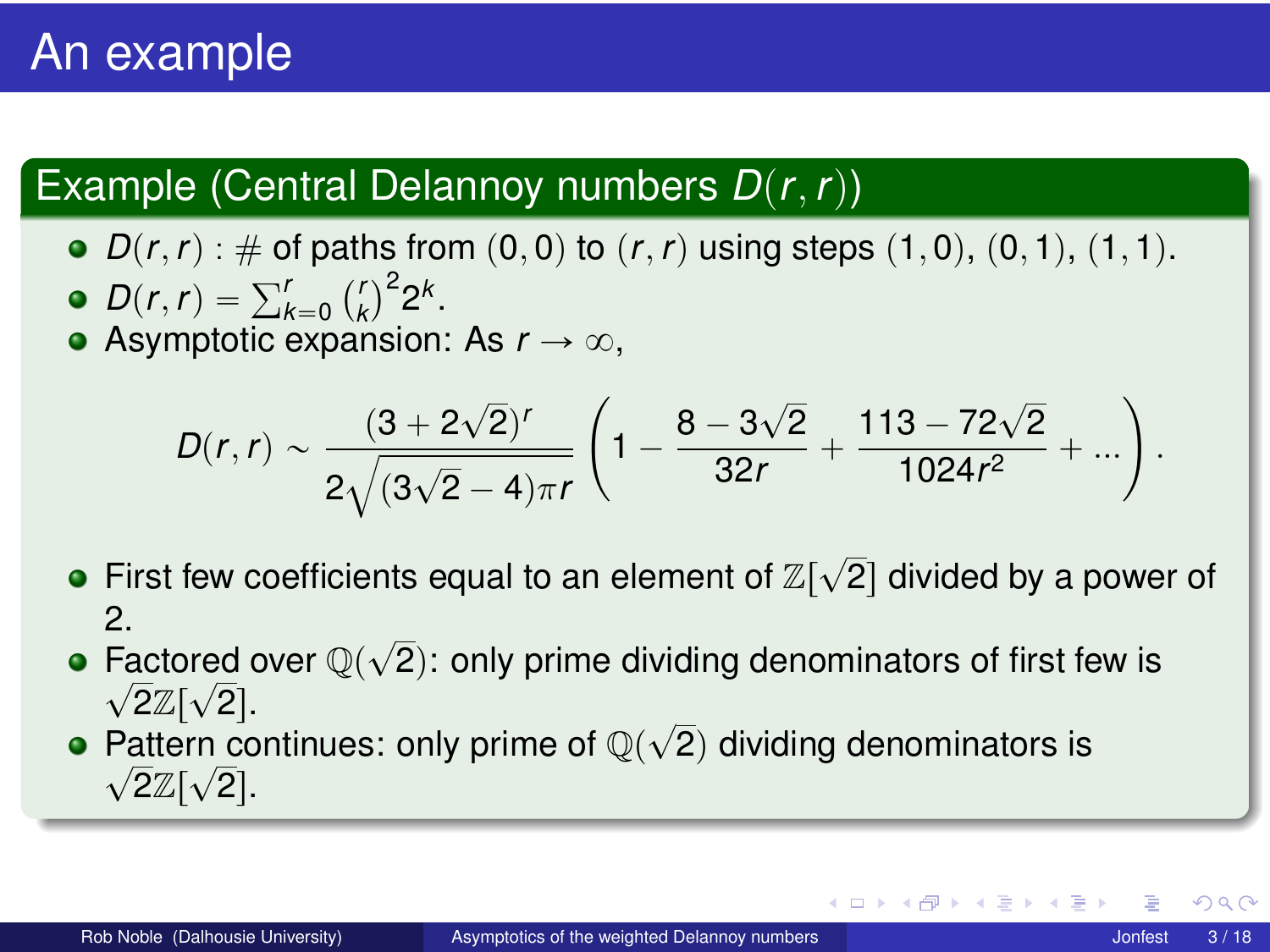#### The weighted Delannoy numbers

- $\alpha$ ,  $\beta$ ,  $\gamma \in \mathbb{C}$ ,  $r, s \in \mathbb{N}_0$ .
- Paths  $(0, 0)$  to  $(r, s)$  using steps:

(1, 0) with weight  $\alpha$ , (0, 1) with weight  $\beta$ , (1, 1) with weight  $\gamma$ .

- $\bullet$  Weight of path  $=$  product of weights of steps in path.
- Weighted Delannoy numbers  $u_{r,s}$  = total of weights of paths to  $(r, s)$ .
- Recurrence relation:  $u_{r,0} = \alpha^r$  ( $r \ge 0$ ),  $u_{0,s} = \beta^s$  ( $s \ge 0$ ),

$$
u_{r+1,s+1} = \alpha u_{r,s+1} + \beta u_{r+1,s} + \gamma u_{r,s} \qquad (r,s \geq 0).
$$

Formula:

$$
u_{r,s} = \sum_{k=0}^r \binom{r}{k} \binom{s}{k} \alpha^{r-k} \beta^{s-k} (\alpha \beta + \gamma)^k
$$

• 
$$
\alpha = \beta = \gamma = 1
$$
,  $r = s$  gives  $D(r, r)$ .

 $QQ$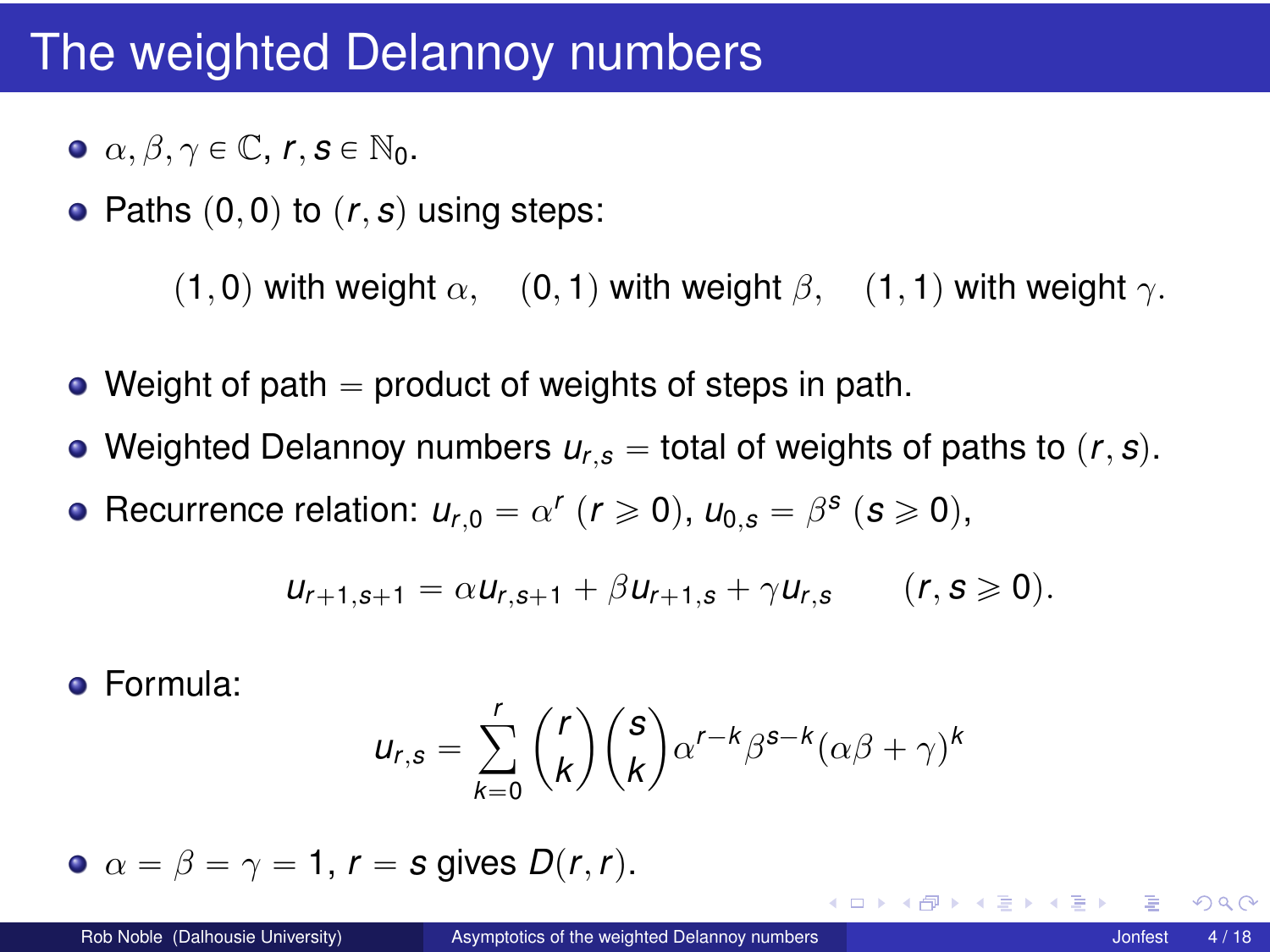- *K* a number field
- $\bullet$   $\mathcal{O}_K$  its ring of integers
- $\delta \in K^*$ . We have

$$
\delta\mathcal{O}_K=\prod_{\mathfrak{p}}\mathfrak{p}^{\mathsf{V}_{\mathfrak{p}}(\delta)}
$$

p a nonzero prime ideal of  $\mathcal{O}_K$ ,  $v_p(\delta) \in \mathbb{Z}$  all but finitely many equal to zero.

- **•** Prime divisors of  $\delta$ : p for which  $v_p(\delta) > 0$
- Denominator of  $\delta$ : product of  $\mathfrak{p}^{-v_{\mathfrak{p}}(\delta)}$  over primes  $\mathfrak{p}$  for which  $v_{\mathfrak{p}}(\delta) < 0$ .

つへへ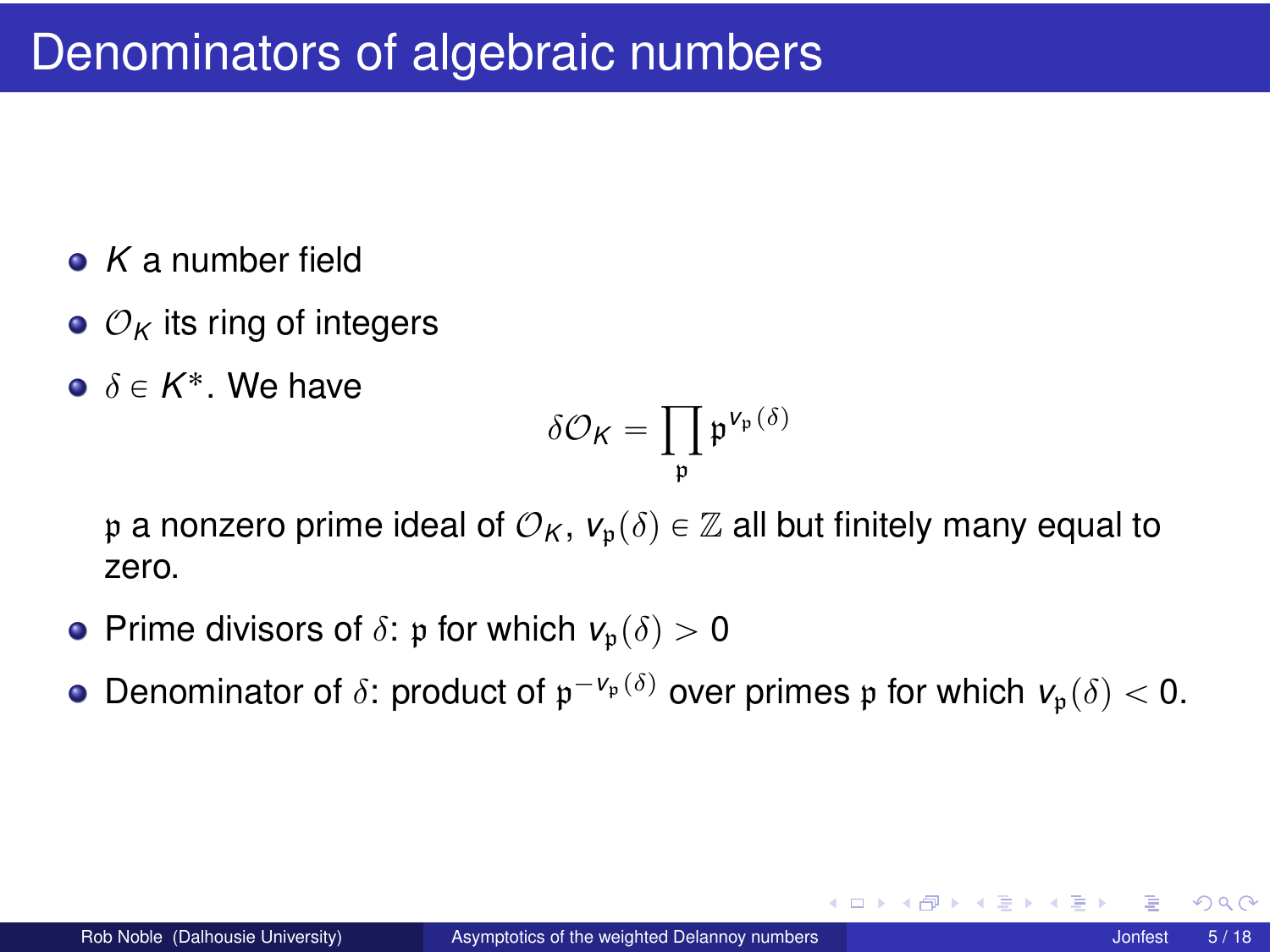## Results (1 of 2)

• 
$$
d = 1 + \frac{\gamma}{\alpha \beta} \in \mathbb{R}
$$
,  $u_{r,r} = \alpha^r \beta^r \sum_{k=0}^r {r \choose k}^2 d^k$ .

#### **Proposition**

 $\bullet$  *As r*  $\rightarrow \infty$ *:*  $d > 0$ :

$$
u_{r,r} \sim \alpha^r \beta^r \frac{(1+\sqrt{d})^{2r+1}}{2\sqrt[4]{d}\sqrt{\pi r}} \left(1+\sum_{\ell=1}^\infty \frac{\mu_\ell}{r^\ell}\right)
$$

 $\bullet$   $d < 0$ *:* 

$$
u_{r,r} \sim \alpha^r \beta^r \frac{(1+\sqrt{d})^{2r+1}}{2\sqrt[4]{d}\sqrt{\pi r}} \left(1+\sum_{\ell=1}^{\infty}\frac{\mu_{\ell}}{r^{\ell}}\right) + \alpha^r \beta^r \frac{(1-\sqrt{d})^{2r+1}}{2\sqrt[3]{d}\sqrt{\pi r}} \left(1+\sum_{\ell=1}^{\infty}\frac{\overline{\mu_{\ell}}}{r^{\ell}}\right)
$$

 $\mu_{\ell} \in \mathbb{Q}(\sqrt{d})$ .

 $\mu_{\ell} \in \mathbb{Q}(\sqrt{d})$ .<br>*d* algebraic  $\implies$  only primes of  $\mathbb{Q}(\sqrt{d})$  that can divide denominators of  $\mu_{\ell}$  are prime divisors of 2 and  $\sqrt{d}$ .

<span id="page-5-0"></span> $290$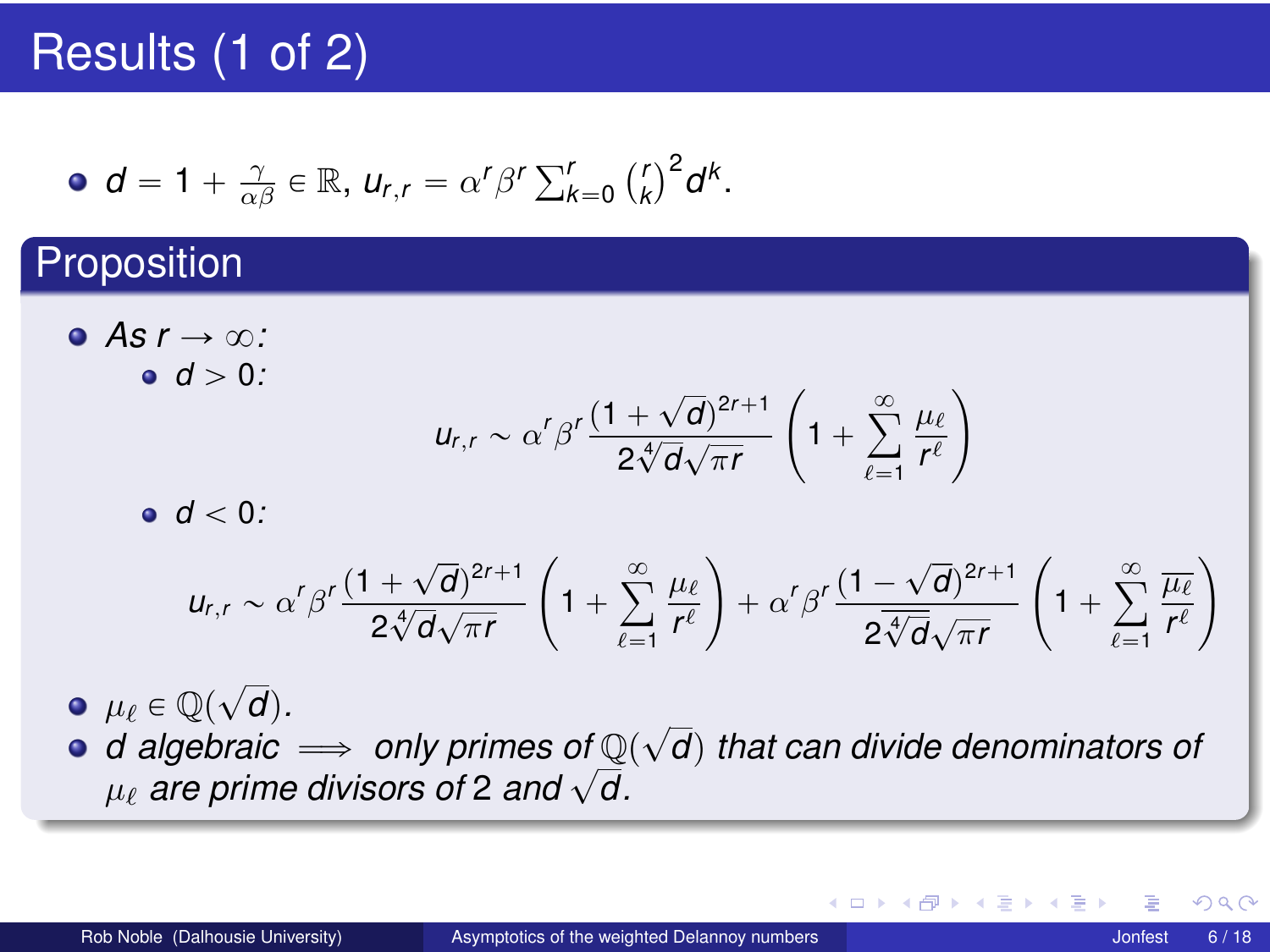## Results (2 of 2)

 $\gamma = -9\alpha\beta,$ 

$$
u_{r,2r} = \alpha^r \beta^{2r} \sum_{k=0}^r (-1)^k {r \choose k} {2r \choose k} 8^k.
$$

#### Proposition

 $\bullet$ 

 $\bullet$ 

*There exist*  $\mu_{\ell}$ ,  $\eta_{\ell} \in \mathbb{Q}$  for  $\ell \in \mathbb{N}$ , the denominators of which are divisible only *by the primes* 2 *and* 3 *such that, as*  $r \rightarrow \infty$ *,* 

$$
u_{r,2r} \sim \frac{(-27\alpha\beta^2)^r}{2^{2/3}\Gamma(2/3)r^{1/3}}\left(1+\sum_{\ell=1}^\infty \frac{\mu_\ell}{r^\ell}\right) + \frac{(-27\alpha\beta^2)^r}{2^{4/3}\Gamma(1/3)r^{2/3}}\left(1+\sum_{\ell=1}^\infty \frac{\eta_\ell}{r^\ell}\right).
$$

∢ □ ▶ ∢ <sup>□</sup>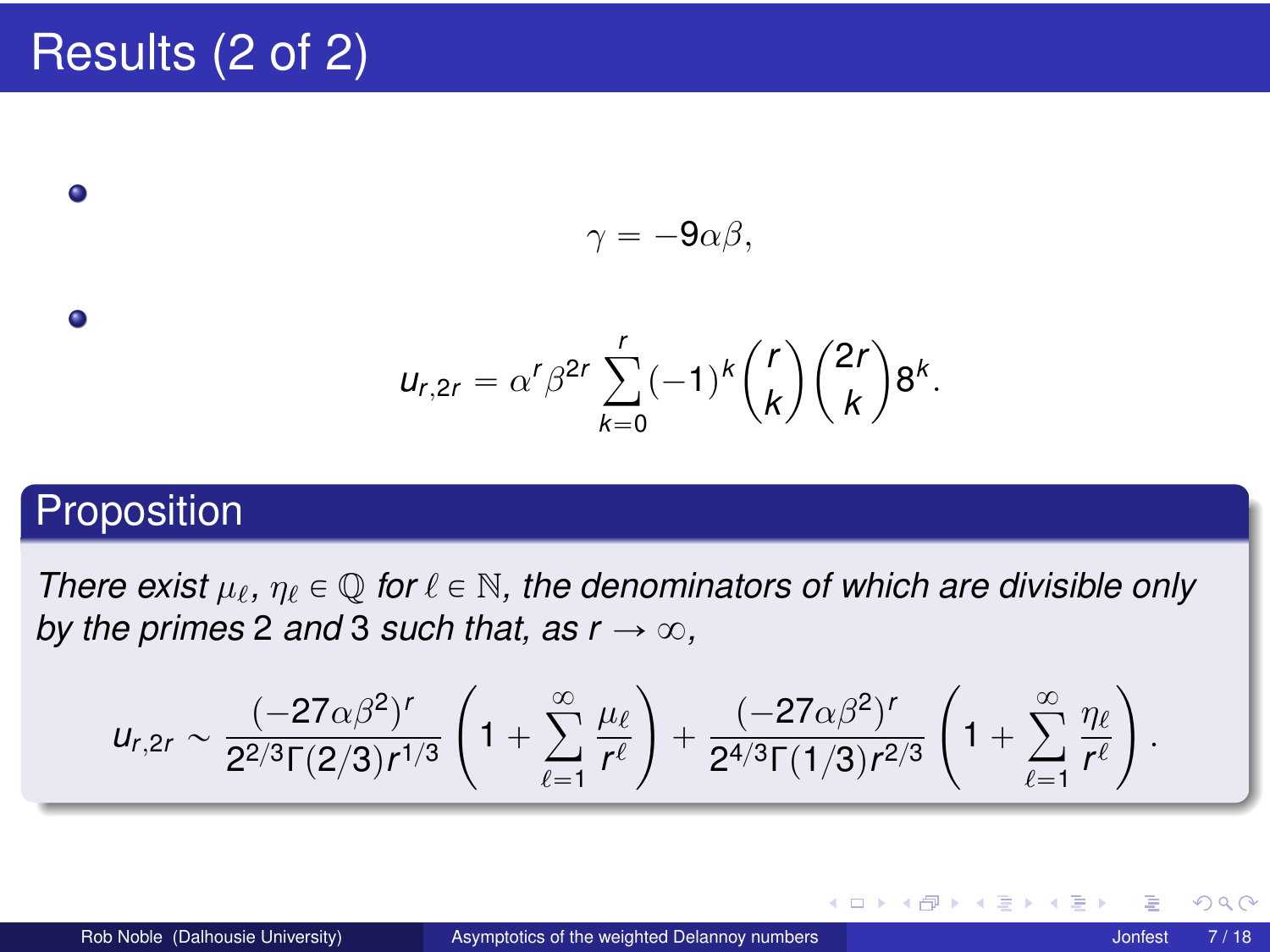## Existence of the asymptotic expansion (1 of 2)

- Find the singularities of the generating function having least nonzero modulus.
	- The generating function satisfies parametric equations and we can differentiate implicitly to find the singularities.
- Expand the generating function about these singularities.
	- A linear homogeneous ODE with polynomial coefficients satisfied by the generating function can be used for this.
	- An algebraic equation satisfied by the generating function can also be used for this.
- Transfer the asymptotic expansion of the generating function over to its coefficient sequence by the transfer method of Flajolet and Sedgewick.

<span id="page-7-0"></span>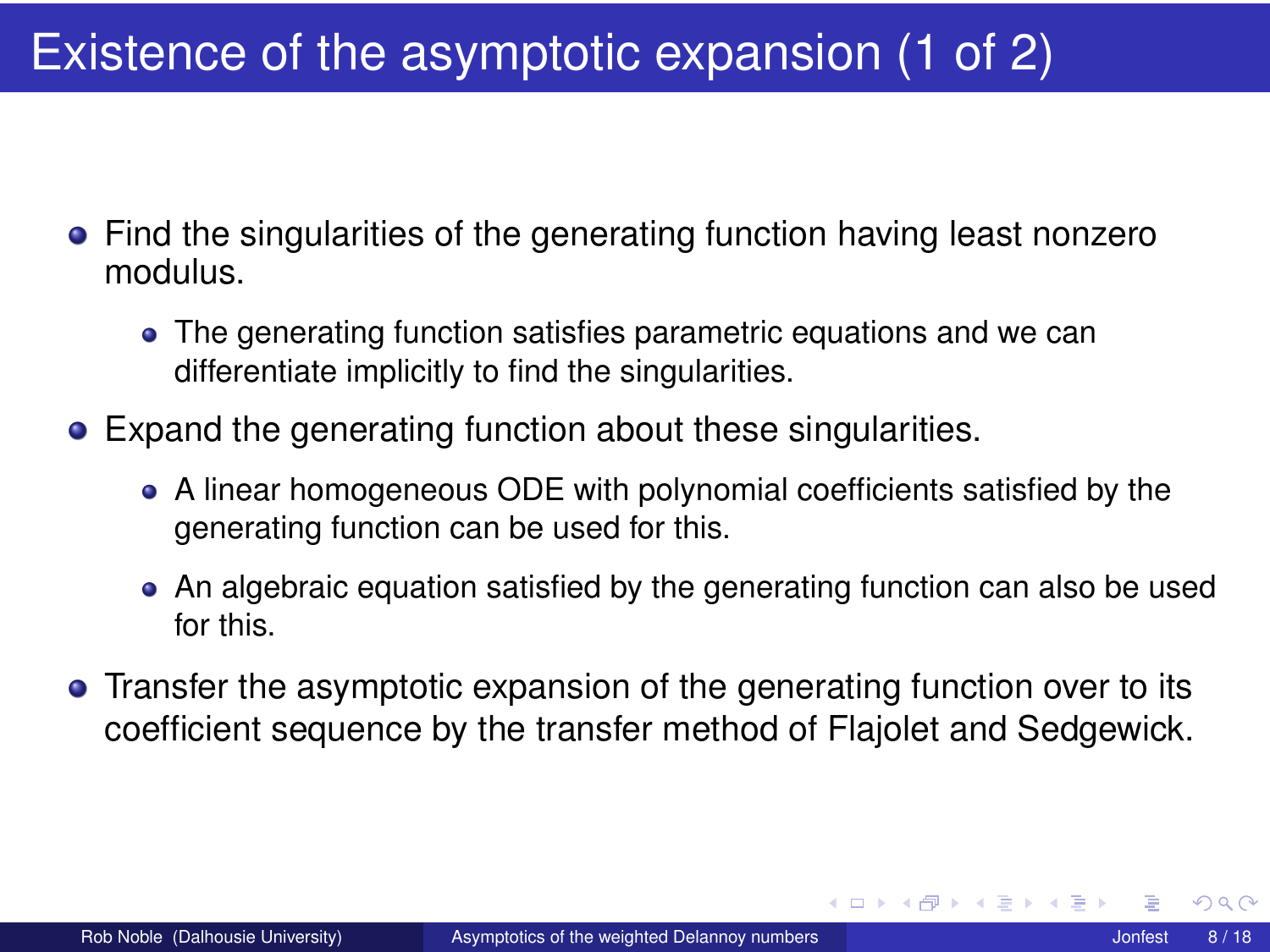## Existence of the asymptotic expansion (2 of 2)

#### Proposition (Flajolet, Sedgewick)

ζ1, . . . , ζ*n: dominant singularities of the generating function F of the sequence*  ${a_r}_r$ . Under certain conditions if F admits an expansion of the form

$$
F(z) \sim \sum_{k \geq k_j} c_{j,k} (\zeta_j - z)^{k-\theta} \qquad (z \to \zeta_j),
$$

*for all j then*

$$
a_r \sim \sum_{j=1}^n \frac{c_{j,k_j}r^{\theta-1}\zeta_j^{k_j-\theta-r}}{\Gamma(\theta-k_j)}\left(1+\sum_{\ell=k_j+1}^\infty \frac{\mu_{j,\ell}}{r^\ell}\right) \qquad (r\to\infty)
$$

 $w$ here  $\mu_{j,\ell} \in \mathbb{Q}(\theta, \zeta_j, c_{j,k_j+1}/c_{j,k_j}, \ldots, c_{j,\ell}/c_{j,k_j})$  for each j and  $\ell$ .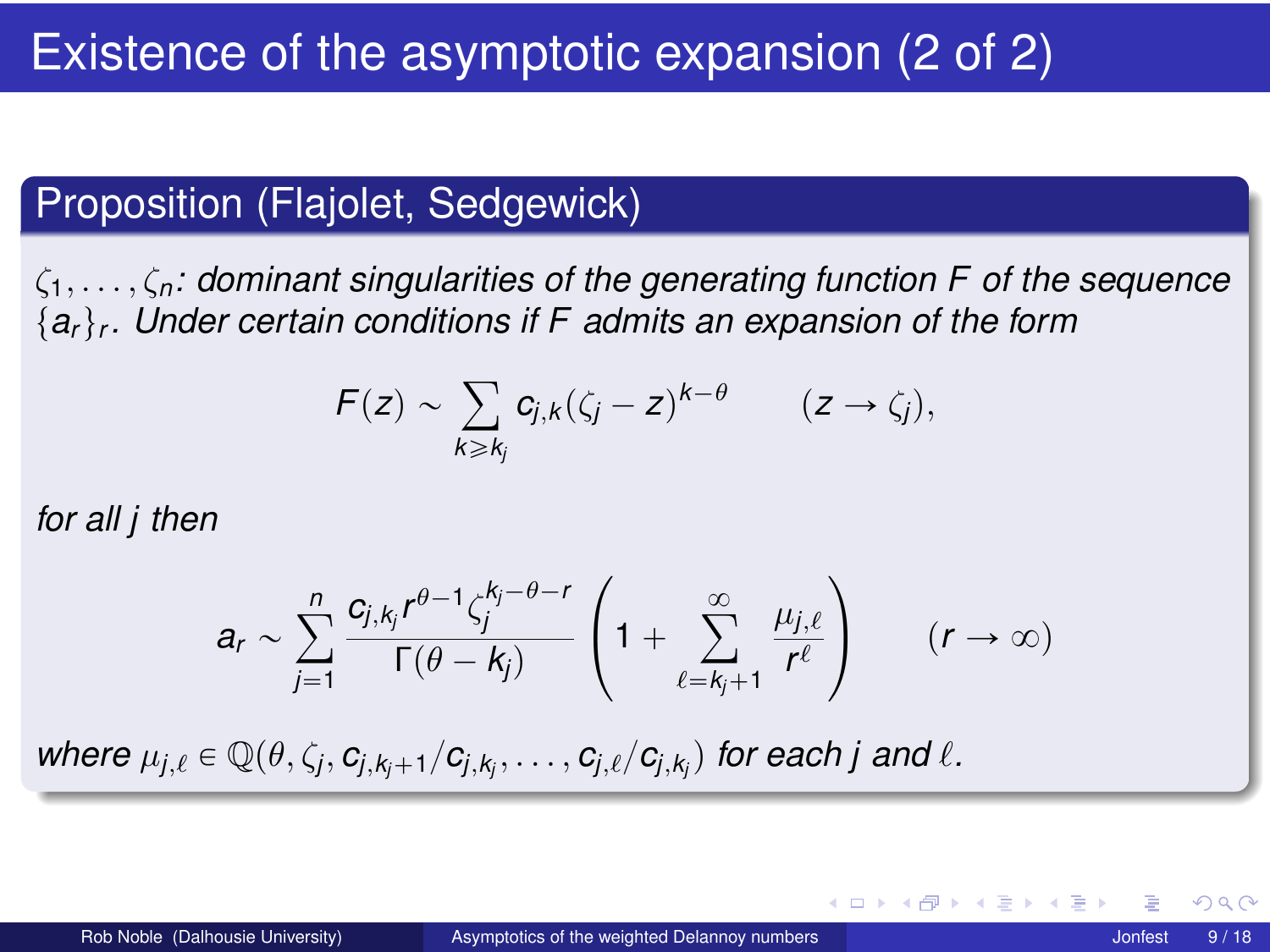$$
\begin{aligned}\n\bullet \varphi \in \mathbb{Q}, \, q \in \mathbb{N}, \, F(x) &= \sum_{r=0}^{\infty} f_r x^r \in \mathbb{C}[\![x]\!]) \\
f_r &\sim r^{-\varphi} \sum_{m=N}^{\infty} \frac{a_m}{r^{m/q}} \qquad (r \to \infty)\n\end{aligned}
$$

for some integer *N* and sequence  $\{a_m\}_{m\geq N}\subseteq\mathbb{C}$ 

$$
\Psi(F) = \sum_{k=N}^{\infty} \frac{a_k}{\Gamma(\varphi + k/q)} \log(1+x)^{\varphi + k/q - 1} \in x^{\varphi} \mathbb{C}(\!(x^{1/q})\!).
$$

 $\bullet$ 

4 0 8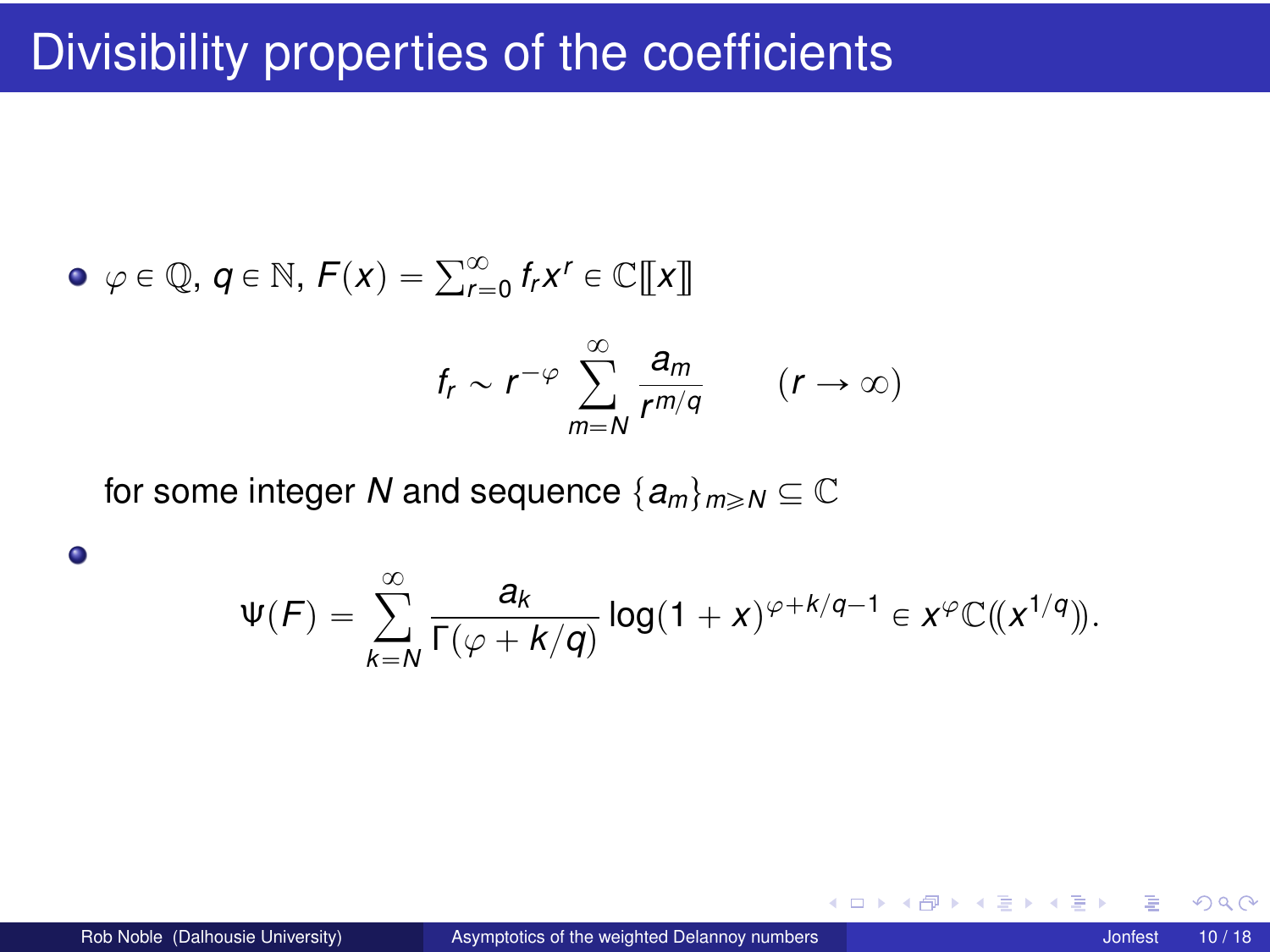$$
\bullet \ \mathcal{F}(x) = \sum_{r=0}^{\infty} f_r x^r,
$$

$$
f_r \sim r^{-\varphi} \sum_{m=N}^{\infty} \frac{a_m}{r^{m/q}} \qquad (r \to \infty)
$$

$$
\Psi(F(x)) = \frac{x^{\varphi + N/q - 1}}{\Gamma(\varphi + N/q)} \sum_{n=0}^{\infty} b_n x^{n/q}
$$

#### **Proposition**

٠

*Let* K be a number field and  $0 \leq \ell < q$ .

- $b_{\ell} \neq 0 \implies a_{N+\ell} \neq 0$ . In this case,
	- $b_{an+\ell}/b_{\ell} \in K$  for all  $n \implies a_{ak+N+\ell}/a_{N+\ell} \in K$  for all k, and
	- **•** only primes of K that can divide the denominator of  $a_{ak+N+\ell}/a_{N+\ell}$  are the *primes that divide the denominator of*  $\varphi + N/q + \ell/q$  or  $n!b_{an+\ell}/b_{\ell}$  for some  $0 \le n \le k$ .

 $\Omega$ 

K ロ ⊁ K 倒 ≯ K 君 ⊁ K 君 ≯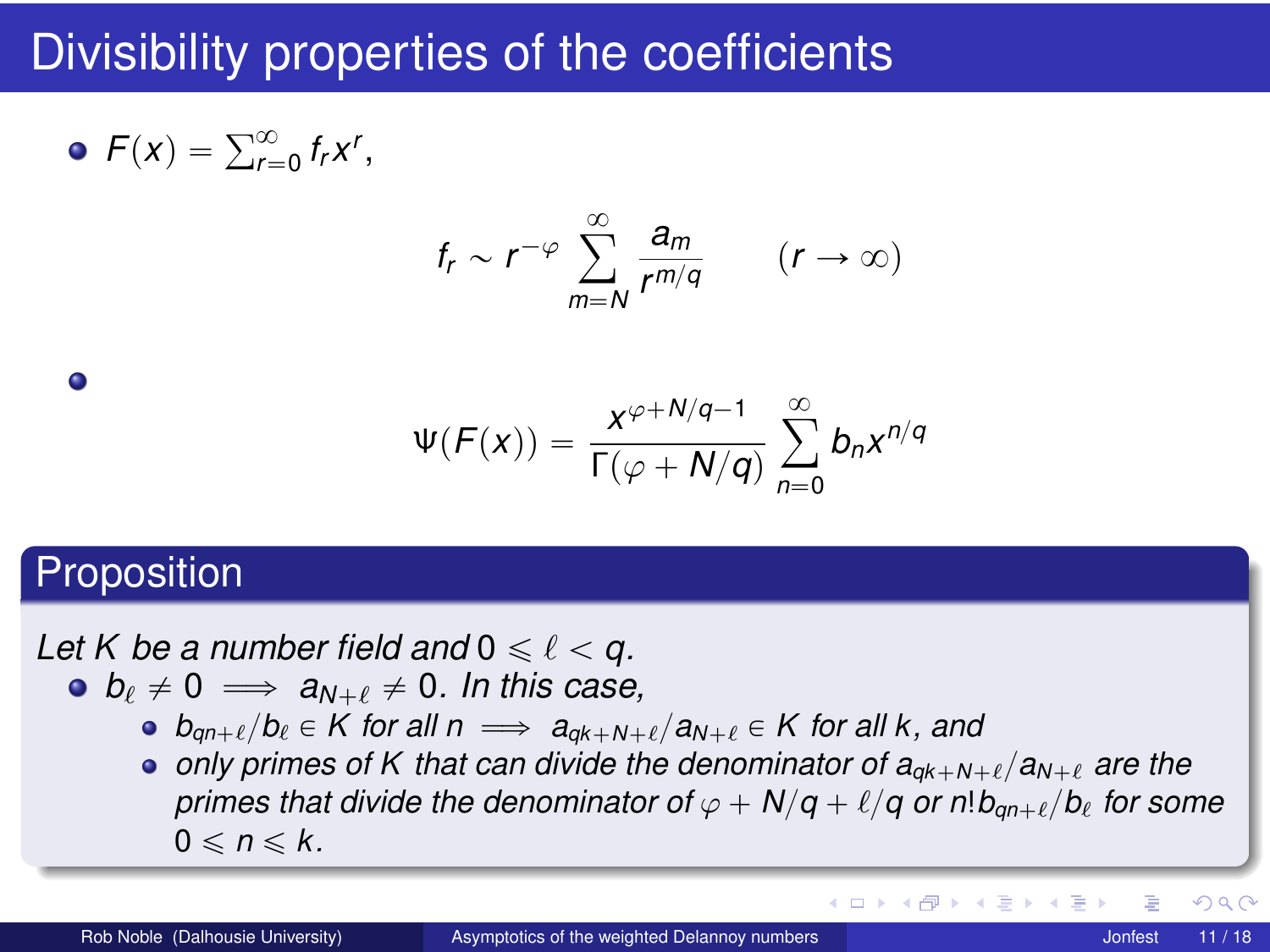• 
$$
F(x) = \sum_{r=0}^{\infty} f_r x^r
$$
,  $f_r \sim r^{-\varphi} \sum_{m=N}^{\infty} \frac{a_m}{r^{m/q}}$   $(r \to \infty)$ 

#### **Corollary**

*Suppose:*

- *K is a number field.*
- $\bullet$  { $b_n$ }<sub>n</sub> is defined by

$$
\Psi(F(x)) = \frac{1}{\sqrt{\pi x}} \left(1 + \sum_{n=1}^{\infty} b_n x^n\right),
$$

*where each*  $b_n \in K$ *.* 

*Then:*

- $a_k \in K$  for  $k \geq 0$  and,
- *only primes that can divide their denominators are the primes dividing* 2 *or the denominator of some n*!*bn.*

4 0 8 4

つへへ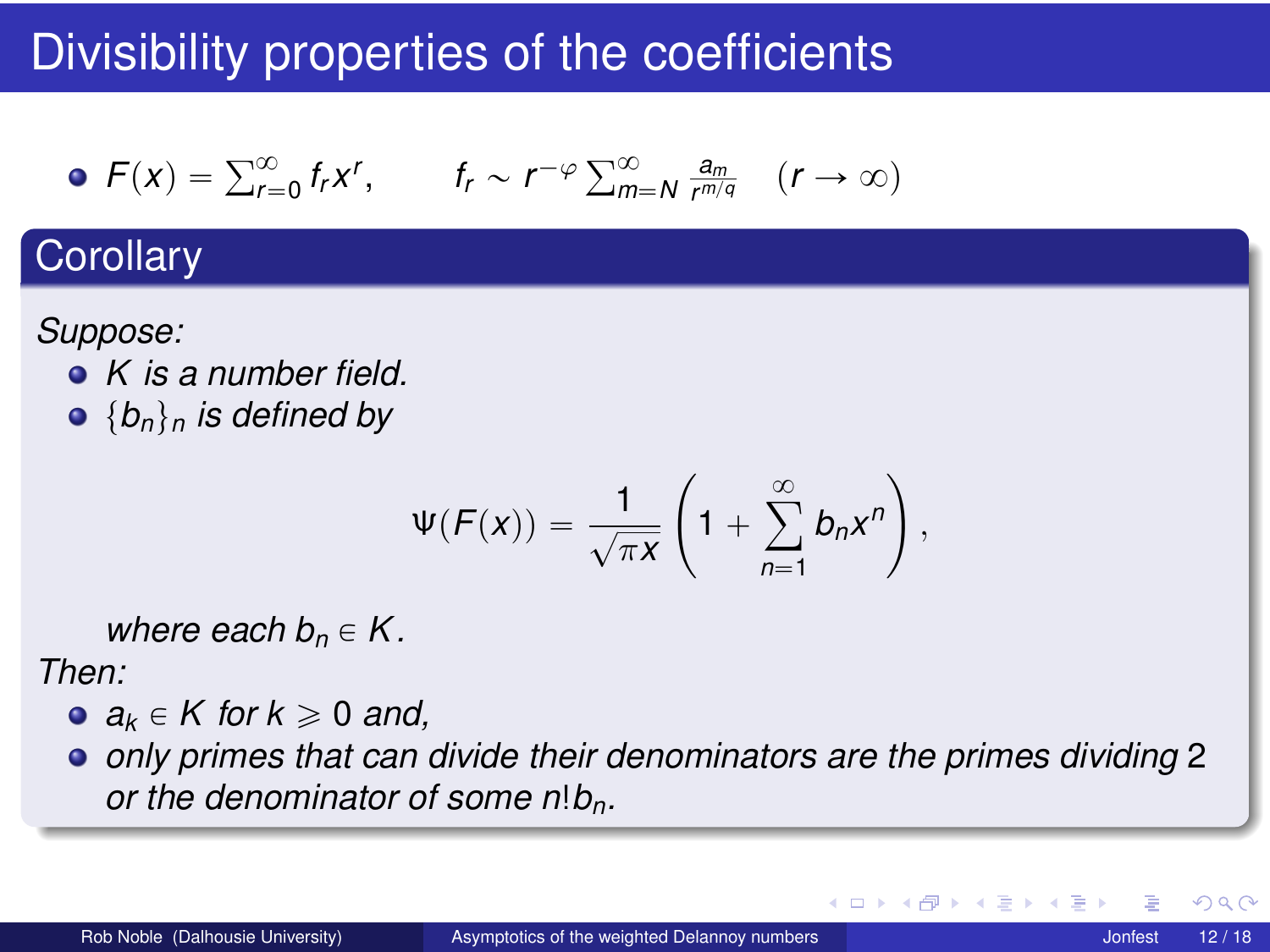• 
$$
F(x) = \sum_{r=0}^{\infty} f_r x^r
$$
,  $f_r \sim r^{-\varphi} \sum_{m=N}^{\infty} \frac{a_m}{r^{m/q}}$   $(r \to \infty)$ 

#### **Corollary**

*Suppose:*

- *K is a number field.*
- $\bullet$  { $c_n$ }<sub>*n*</sub> and { $d_n$ }<sub>*n*</sub> are defined by

$$
\Psi(F(x)) = \frac{x^{-2/3}}{\Gamma(1/3)} \left(1 + \sum_{n=1}^{\infty} c_n x^n\right) + bx^{-1/3} \left(1 + \sum_{n=1}^{\infty} d_n x^n\right),
$$

*where each*  $c_n, d_n \in K$  *and*  $b \in \mathbb{C}$  *is nonzero.* 

*Then:*

- $a_{3k}, a_{3k+1}/a_1 \in K$  for  $k \ge 0$  and,
- *only primes that can divide their denominators are the primes dividing* 3 *or the denominator of some n*!*c<sup>n</sup> or the denominator of some n*!*dn.*

**∢ ロ ▶ ィ 何** 

 $\Omega$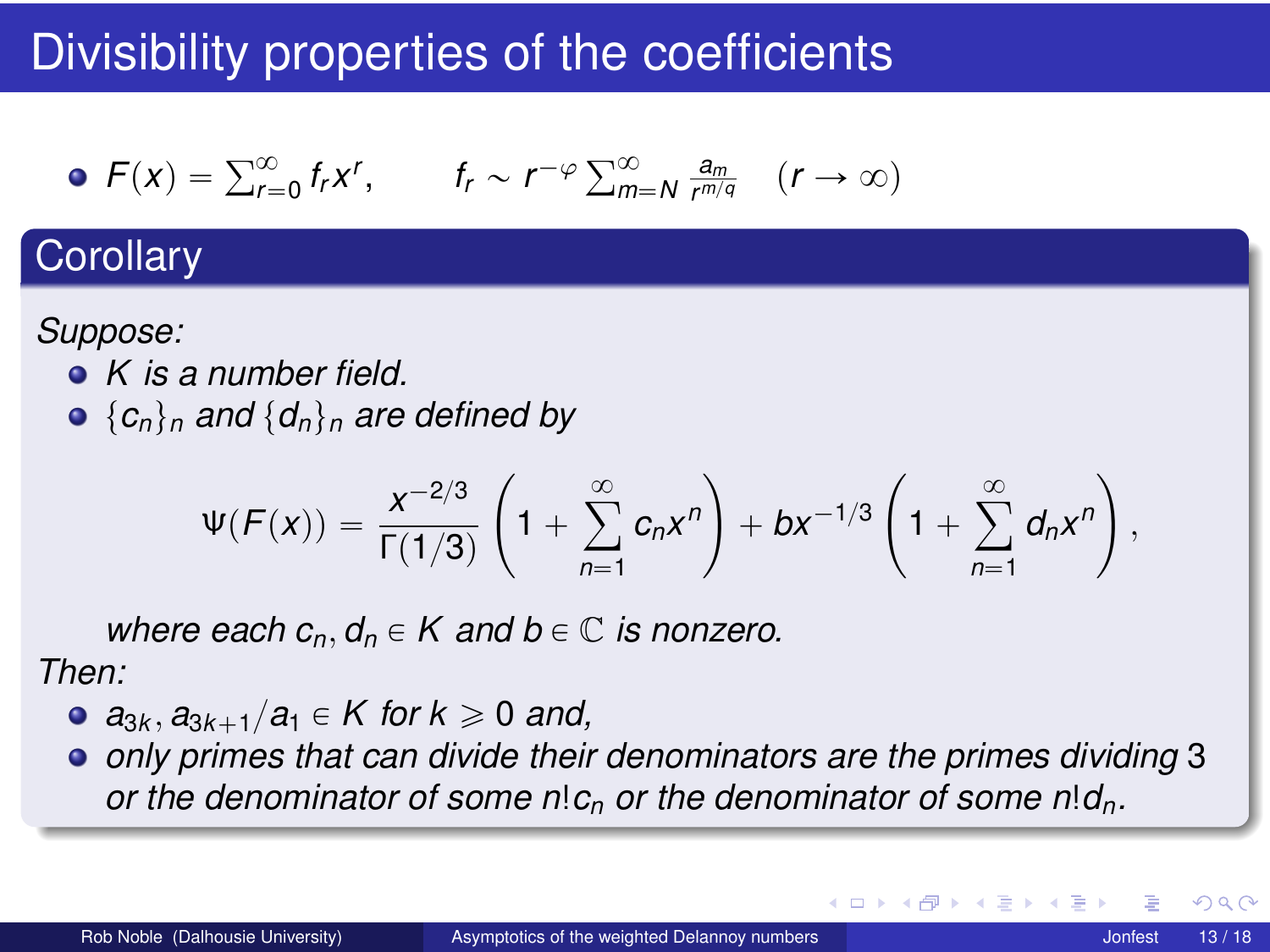**•** F: generating function of

$$
f_r:=\frac{2\sqrt[4]{d}\sqrt{\pi}u_{r,r}}{\alpha^r\beta^r(\sqrt{d}+1)^{2r+1}}.
$$

• *F* satisfies the following ODE:

 $((1 -$ ?  $\overline{d}$ <sup>2</sup> $x^2-2(1+d)x+(1+\sqrt{2})$  $\overline{d}$ <sup>2</sup>) $F'(x) + ((1 -$ ?  $\overline{d}$ <sup>2</sup> $x$  –  $(1+d)$ *)* $F(x) = 0$ .

•  $B(x) = \Psi(F(x))$  satisfies the ODE  $((1 -$ ?  $\overline{d}$ <sup>2</sup> $(x + 1)^2 - 2(1 + d)(x + 1) + (1 + \sqrt{2})$  $\overline{(d)}^2$  $B'(x)$  $+((1 -$ ?  $\overline{d})^2(x+1) - (1+d)$  $B(x) = 0.$ 

Solving for *B* we obtain, for some constant *C*

$$
B(x) = \frac{C}{\sqrt{x(4\sqrt{d} - (\sqrt{d} - 1)^2x)}}
$$

 $QQ$ 

K ロ ▶ K 御 ▶ K 君 ▶ K 君 ▶ │ 君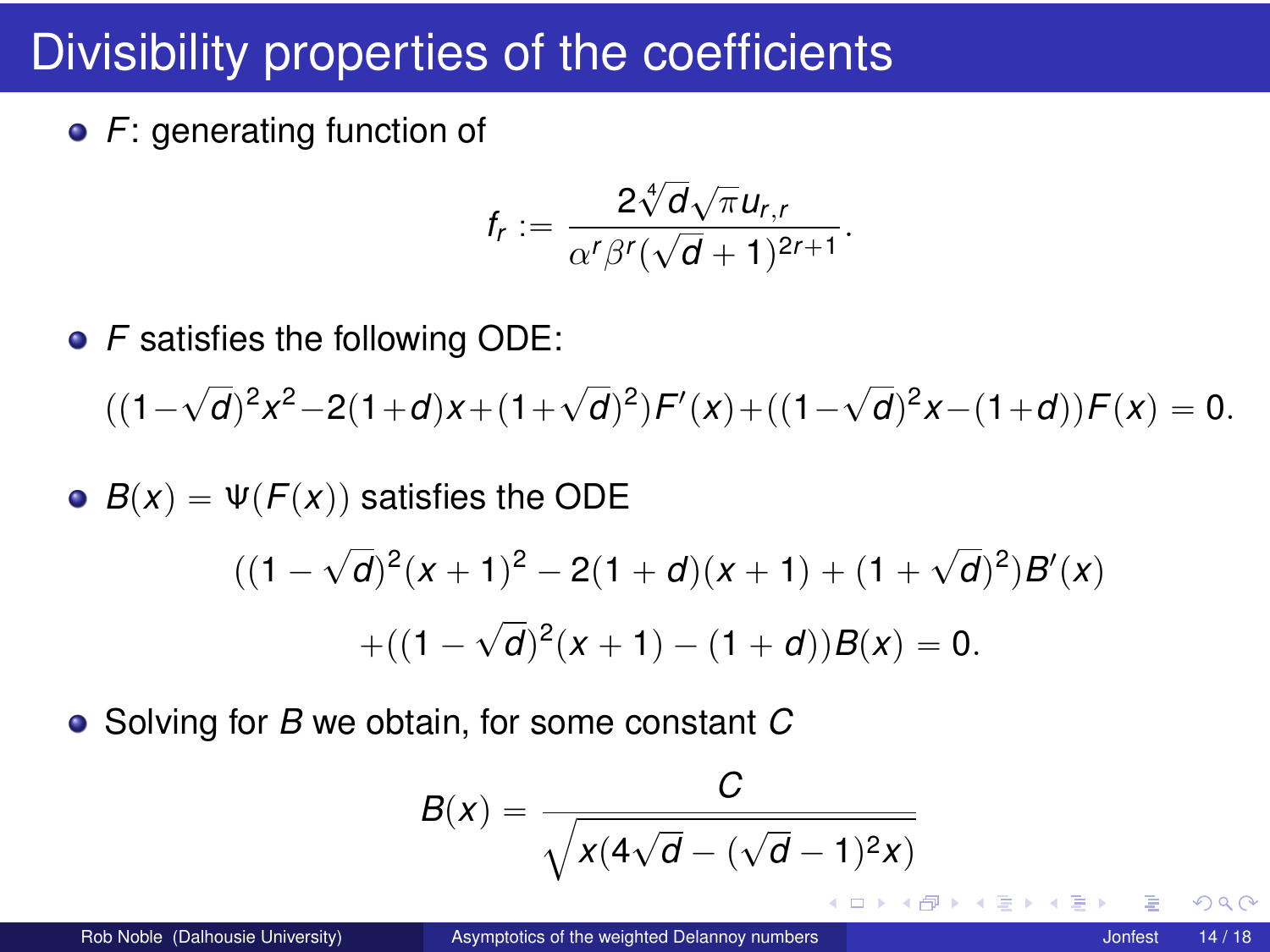**•** But  $B(x) = \frac{1}{\sqrt{\pi x}} \left( 1 + \right)$  $\mathbb{Z}$  $\frac{\infty}{ }$  $r=1$  $b_r x^r$  $\mathbf{z}$  $(1)$ 

• Implies

<span id="page-14-1"></span><span id="page-14-0"></span>
$$
B(x) = \frac{2\sqrt[4]{d}}{\sqrt{\pi x}\sqrt{4\sqrt{d} - (\sqrt{d} - 1)^2 x}} = \frac{1}{\sqrt{\pi x}} \left(1 - \frac{(\sqrt{d} - 1)^2}{4\sqrt{d}} x\right)^{-1/2}.
$$
 (2)

• Comparing the right-hand sides of [\(1\)](#page-14-0) and [\(2\)](#page-14-1) yields

$$
b_r = \binom{-1/2}{r} (-1)^r \delta^r = \binom{r-1/2}{r} \delta^r \quad \text{where} \quad \delta = \frac{(\sqrt{d}-1)^2}{4\sqrt{d}}.
$$

Implies only primes of  $\mathbb{Q}(\sqrt{d})$  that can divide the denominators of miplies only primes or  $\mathbb{Q}(\sqrt{a})$  that can divide the coefficients are the prime divisors of 2 and  $\sqrt{d}$ .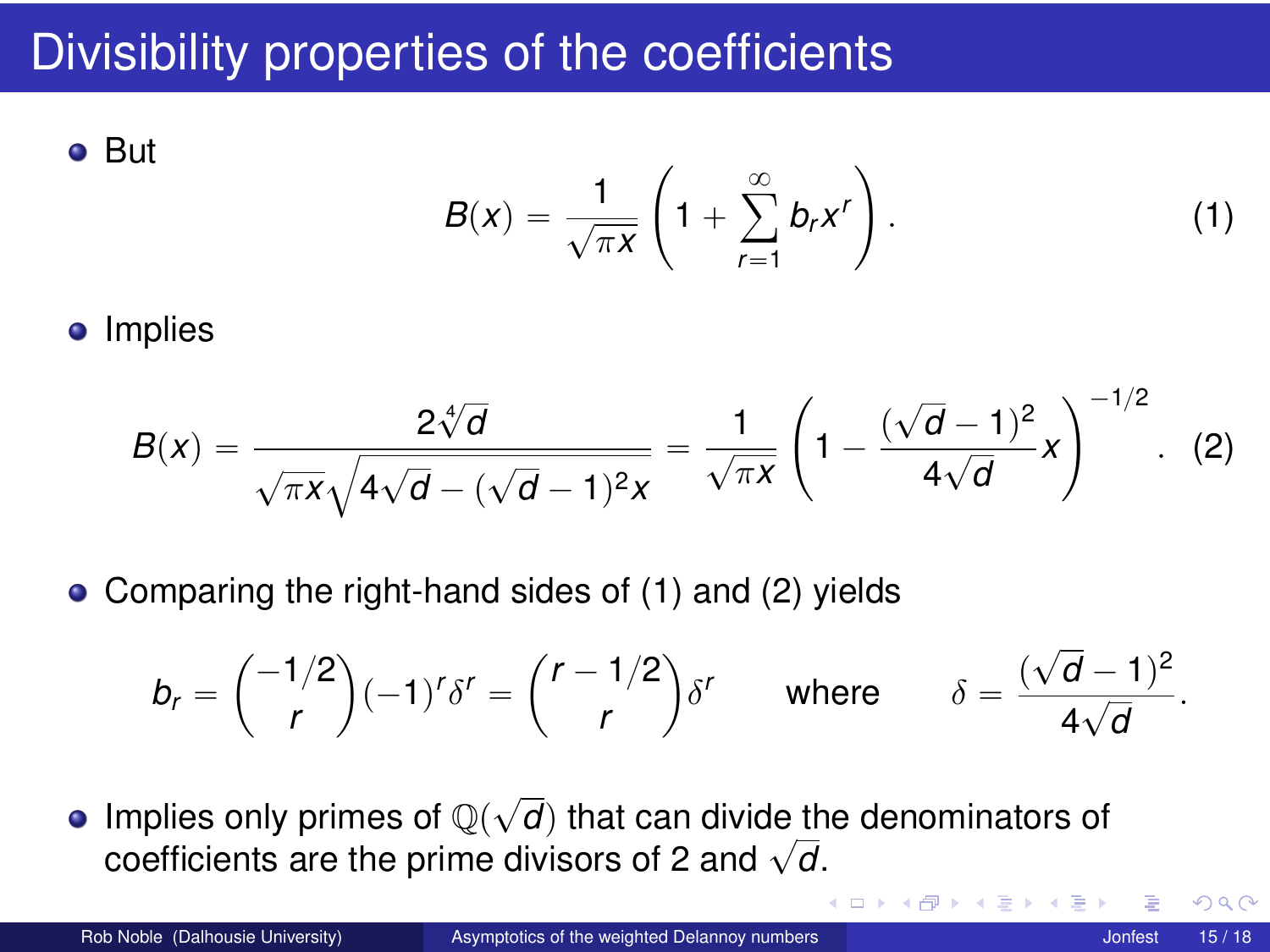• *F*: generating function of  $\{f_r\}_r$  given by

$$
f_r:=\frac{2^{2/3}\Gamma(2/3)u_{r,2r}}{(-27)^r\alpha^r\beta^{2r}}
$$

*F* satisfies ODE

$$
(18x3 - 36x2 + 18x)F''(x) + (45x2 - 54x + 9)F'(x) + (9x - 5)F(x) = 0.
$$

• 
$$
B(x) := \Psi(F(x))
$$
 satisfies ODE  
18 $x^2(x + 1)B''(x) + 9x(5x + 4)B'(x) + (9x + 4)B(x) = 0.$ 

 $\bullet$  Solve: for some constants  $C_1$ ,  $C_2$ :

$$
B(x) = C_1 x^{-2/3} {}_{2}F_1\left(-\frac{1}{6}, \frac{1}{3}; \frac{2}{3}; -x\right) + C_2 x^{-1/3} {}_{2}F_1\left(\frac{1}{6}, \frac{2}{3}; \frac{4}{3}; -x\right)
$$

4 0 8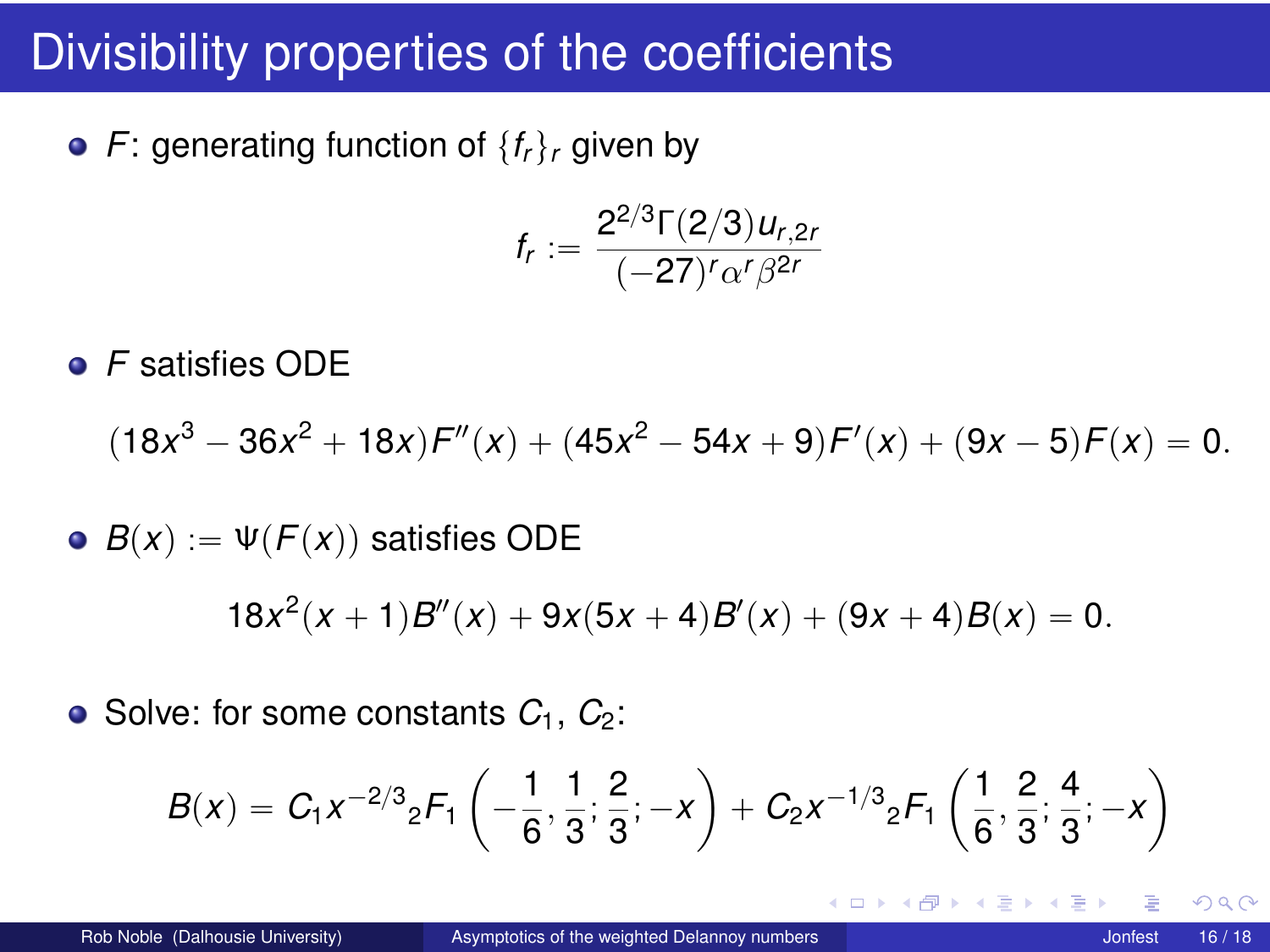But

$$
\Psi(F(x)) = \frac{x^{-2/3}}{\Gamma(1/3)} \left(1 + \sum_{n=1}^{\infty} c_n x^n \right) + \frac{x^{-1/3}}{2^{2/3} \Gamma(1/3)} \left(1 + \sum_{n=1}^{\infty} d_n x^n \right)
$$

for certain *c<sup>n</sup>* and *d<sup>n</sup>*

• Implies

$$
c_n = [x^n]_2 F_1 \left(-\frac{1}{6}, \frac{1}{3}; \frac{2}{3}; -x\right) = \frac{(-1)^n (-1/6)_n (1/3)_n}{n!(2/3)_n},
$$
  

$$
d_n = [x^n]_2 F_1 \left(\frac{1}{6}, \frac{2}{3}; \frac{4}{3}; -x\right) = \frac{(-1)^n (1/6)_n (2/3)_n}{n!(4/3)_n},
$$

where  $(t)_n = t(t+1) \dots (t+n-1)$  denotes the rising Pochhammer symbol.

**Implies the only primes that can divide the denominators of the** coefficients are 2 and 3.

◂**◻▸ ◂<del>╓</del>▸** 

 $\Omega$